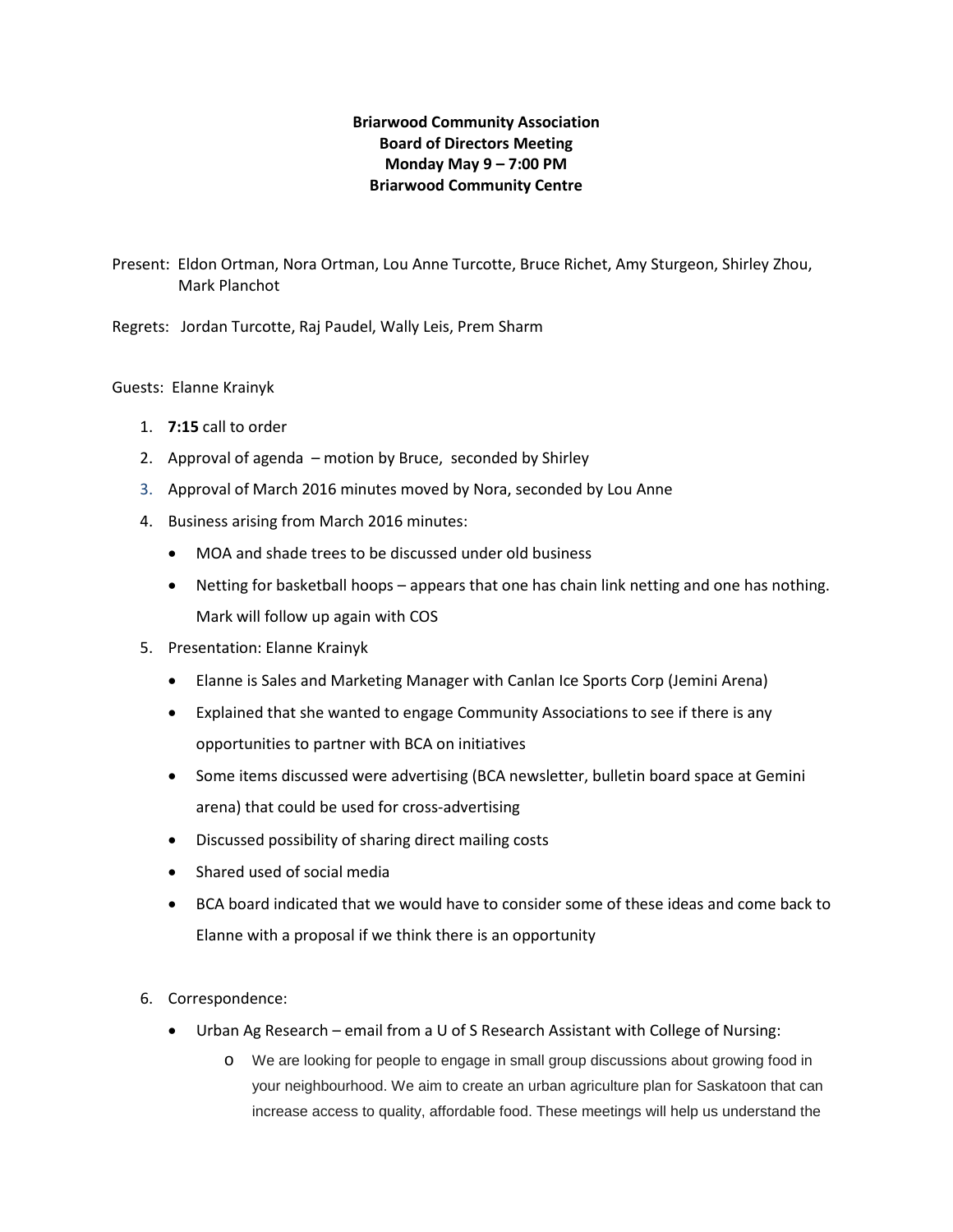work we need to do to support people in small-scale food production. Anyone interested in participating can register at [https://urbanagresearchsk.wordpress.com,](https://urbanagresearchsk.wordpress.com/) or by contacting the lead researcher, Wanda Martin, by phone at [\(306\) 966-5429](tel:%28306%29%20966-5429) during normal office hours. We are also looking for a few volunteers to help organize a community facility for these meetings. Anyone interested in helping out can email us at [urban.ag.research.sk@gmail.com.](mailto:urban.ag.research.sk@gmail.com)

- Eldon will work with Jordan to have notice placed on website along with recent guidelines from COS regarding community gardening on boulevards, etc.
- Email from North West Regional 4-H specialist:
	- o Asked if we could advertise their upcoming informational nights with focus on getting more residents involved with 4-H either as members or leaders.
	- o PDF poster is provided which Eldon will ask Jordan to put on website.
- Resident inquiry wanted to discuss some issues concerns directly with someone from BCA board. Eldon is attempting to coordinate.
- Although BCA was not advised directly, appears from recent news media that Mayor Atchison will cover Ward 8 until fall municipal election as there is no councillor since the resignation of Eric Olauson.
- Eldon was approached by Star Phoenix for interview regarding disc golf course planned for Donna Birkmaier Park. Eldon gave short telephone interview last week and article was in Star Phoenix on Monday May 9.
- 7. Community Consultant Report (Mark)
	- a. Annual Grants due dates
	- b. Fall 2016 Indoor Programming deadlines
	- c. Information on Volunteer Training opportunity more details to follow
- 8. Directors Reports
	- a. Eldon

# **What did you do in the past month?**

- Chaired 2016 AGM
- Provided updates to website after AGM

# **What will you do in the upcoming month?**

• Sign letter of renewal for Memorandum of Understanding between COS and BCA for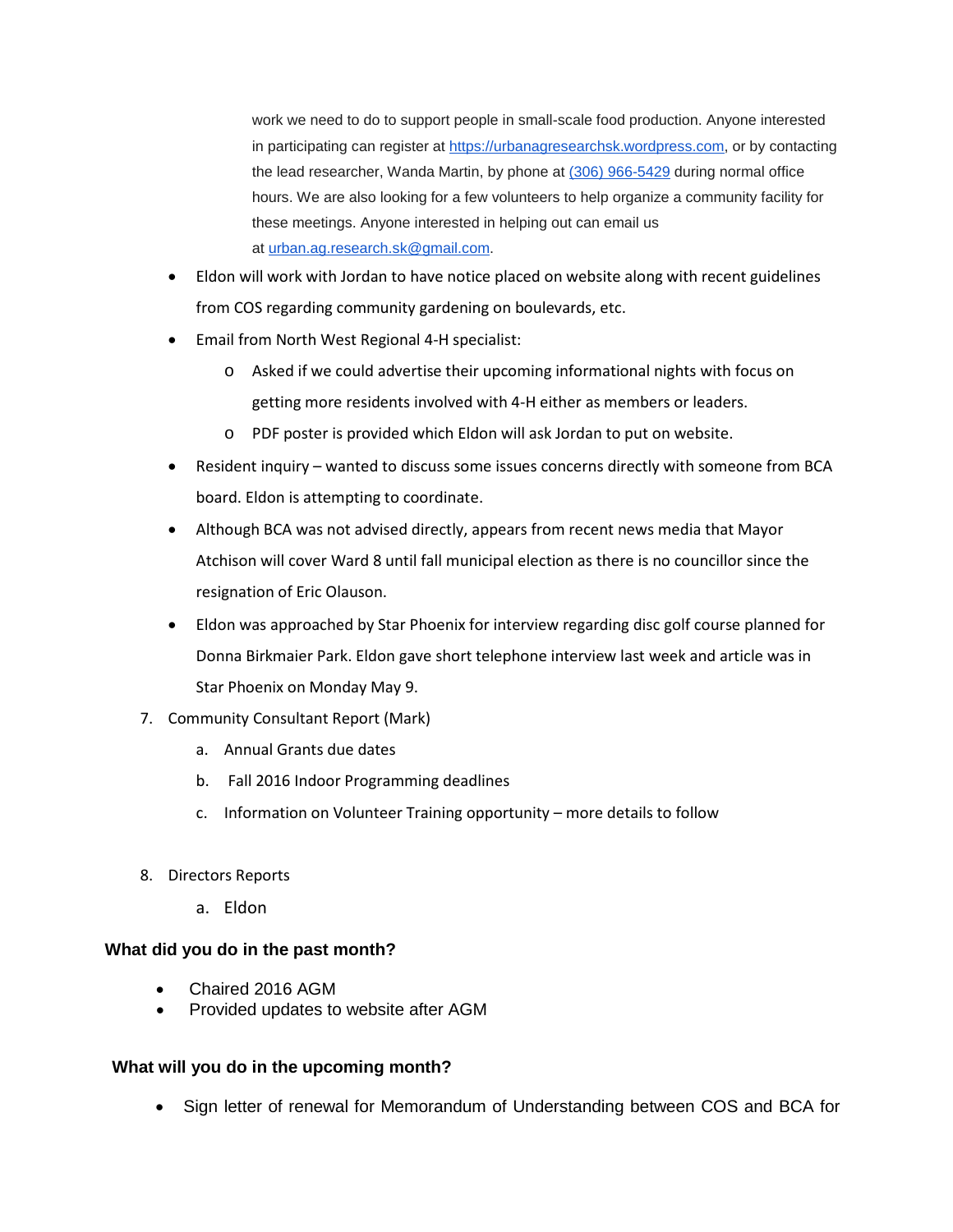use of Community Center

• Request K+S donation (\$300) for BCA

# **Motions required for meeting:**

- None
	- b. Bruce

## **Follow-up from last month's meeting:** Discussions with COS on various items

## **What did you do in the past months? :**

- Contact with the City regarding:
	- Park Shade Trees On April 29 met with Mark Planchot and Terry Smith of Urban Forestry and 2 additional staff to assess the issue of planting shade trees near to the Spray Pool. Discussed the type of tree for appropriate shade, the number and the process with estimated cost.
		- 2-American Elm and 2 Prairie Horizon Alder
		- Trees come from City nursery and are 6-8 ft tall and 3" trunk. Planting to be end of June.
		- Estimated costs: trees -\$1188, planting-\$860 for total of \$2,048. Watering at \$50/tree/yr at 3yrs for \$600
- Posted signage for "AGM" and changed for "Watch For" Message
- Contributed pictures for President's AGM presentation
- **What will you do in the upcoming months? :**
- Change signage as required
- Initiate COS activity around the Park Shade Trees process for spring 2016, if approved.
- Follow-up with COS on work plan for 2016 concerning BCA! Several items like lake pathway paving completion, lake algae treatment routine, other asset preservation strategies, etc.

## **Recommendations and rationale why (including financial implications)?**

## **Motions/ Issues/ concerns**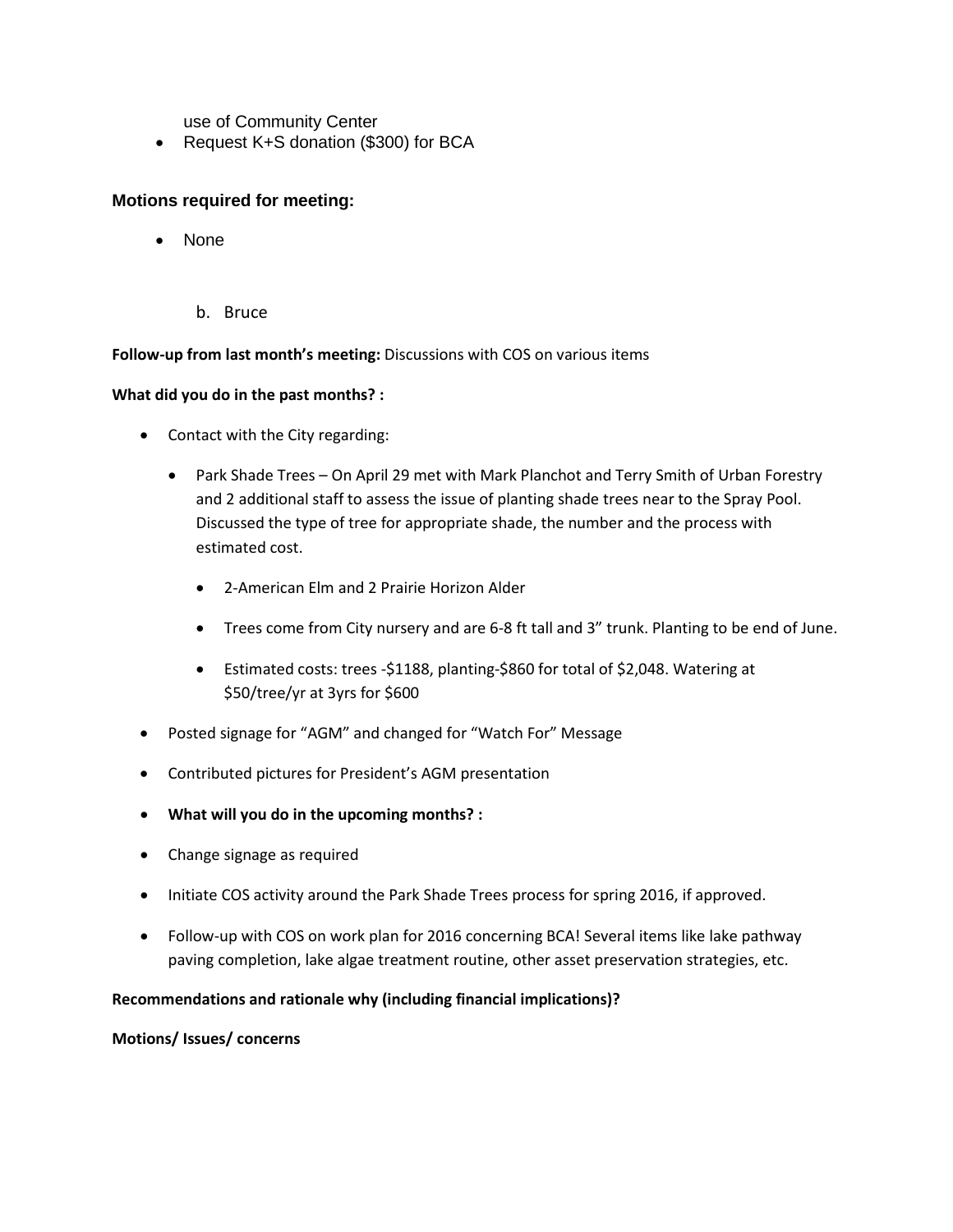Motion by Bruce: "**Rescind previous motion concerning City of Saskatoon and relocated shade trees and proceed with the installation of four trees at the Spray Pool area as recommended by COS Urban Forestry at a cost of \$2,048 plus annual watering cost at \$50 per tree for three years**"

Motion was seconded by Amy, carried.

c. Lou Anne

## **Number of rentals for the month –** Two in March, six in April

## **Follow-up from last month's meeting:** None

## **What did you do in the past month?**

- Answered emails regarding rentals
- Coordinated key drop off and pickup and arranged cleaning
- My husband and I did a major cleaning of the floors. We do this about once a year by bringing in a pressure washer. After a while the mop and broom doesn't quite do the trick.
- Contacted Mark about City Of Saskatoon going into the rec centre during their day eating their lunch, using the washrooms etc. and leaving messy bathrooms and floors.

## **What will you do in the upcoming month?**

• Continue to coordinate rentals & cleaning

## **Discussion Items for meeting:**

- City Of Saskatoon employees accessing the rental centre.
	- o *Lou Anne will try to provide additional information for Mark regarding days/times that Centre has been accessed. Assumption is that they were not doing work in centre but instead were working nearby and utilized centre for washrooms/lunch. Concern that someone renting the centre could be disrupted if COS employees have keys and enter at will.*
- Amy advised that she did witness a resident access the building using keys from lockbox. Decision was made to change the code immediately. *Eldon will change and advise BCA board of new code.*

## d. Nora

- Tasks completed in the past month:
	- o Compiled and completed 2016 Operating Grant application
	- o Compiled and completed 2016 Rink Operating Grant application
	- o Compiled and completed 2016 Program Grant application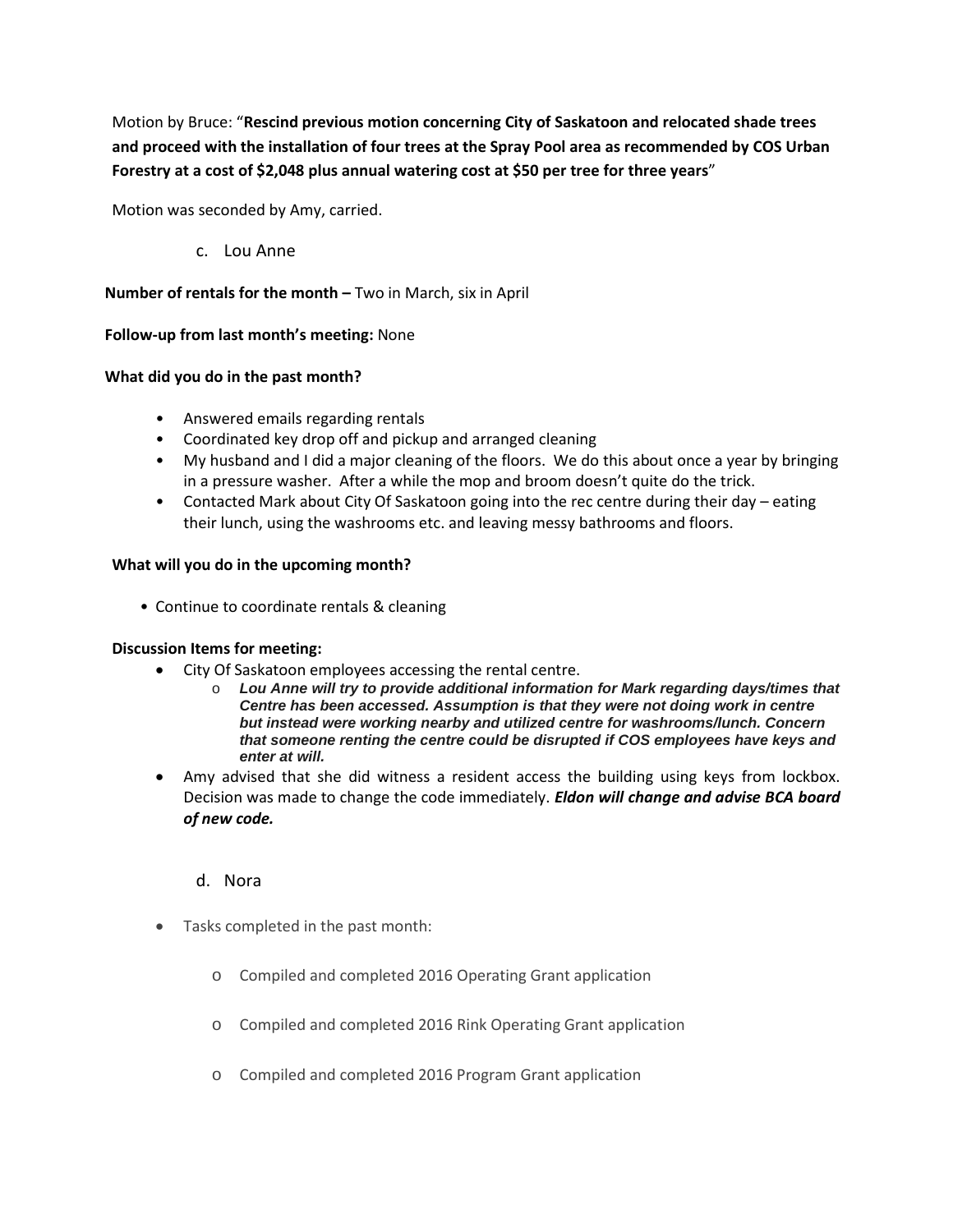- o Filed 2015 Financial statements with Corporate Registry
- o Finalized minutes to 2016 AGM
- e. Amy
	- **Nothing to report**
- f. Prem
	- Absent
- g. Wally
	- Absent
- h. Shirley
	- Asked if BCA would be interested in nominating anyone for National Philanthropy Day awards as she serves as the Communication Chair on the organizing committee. She will provide information to the board and we can consider for next meeting.
- i. Jordan
	- Regret, nothing to report
- j. Raj
	- Regret, nothing to report

## 9. Old Business

- a. MOA with COS re: Community Centre
	- Need response on Liability Insurance (reason for increase, cost)
	- Mark to follow up again with Legal Department on this issue
	- Mark is working on handover checklist
	- •
- b. Shade for spray pad, playground
	- See Bruce motion for additional trees
	- Bruce also investigated fabric umbrellas with bases that are filled with ballast (water) to hold in place. He indicated that they would have to be dug into the ground but would provide additional shade until trees larger. Cost would be approximately \$500 each.
	- Placing of umbrellas as proposed would require clearance from COS Parks and we would need assurance that someone from COS Summer Youth Programs would be able and willing to detach umbrellas and bring into centre overnight so not stolen or vandalized.
	- Will discuss at next meeting once Mark has been able to discuss with Parks